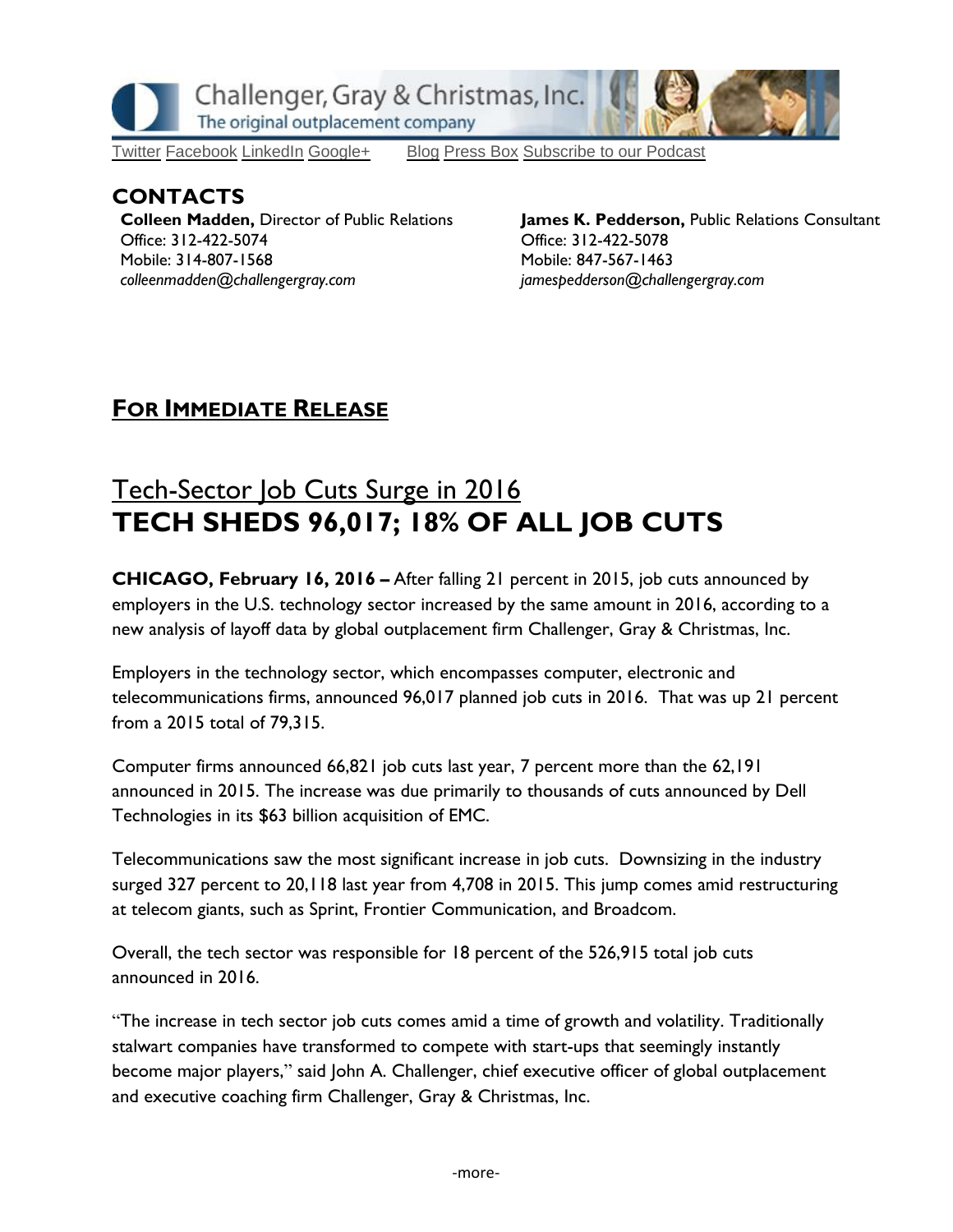"While the tech sector remains a strong area of growth, many of the strategies employed to compete ultimately end in some sort of job loss. Dell Technologies, in its acquisition of EMC, is maintaining its huge size to better help clients, while HP's strategy has been to downsize to remain nimble. Both entities cut thousands of jobs in the process.

- 2 -

"Thousands more are still to come, especially as companies shift focus to cloud-based computing and smartphones. Last year, we saw significant cuts from traditional equipment and hardware manufacturers," noted Challenger.

Indeed, one of the larger tech-sector cuts in 2016 was the 12,000 Intel layoffs, 11 percent of its workforce, which resulted from the chipmaker's failure to take advantage of mobile technology. Meanwhile, Cisco Systems saw 5,500 jobs lost, 7 percent of its workforce, in order to compete with cloud computing giants like Amazon.

"It is likely this kind of job cutting will continue in 2017, as new technologies cause tech giants to shift and pivot. The challenge for these companies, as it has always been, will be finding the skilled labor to keep up with the pace of change. The president's plan to reform access to work visas may significantly impact how tech companies recruit and retain talent," said Challenger.

In 2015, about 70 percent of the H1-B visas issued went to engineers, coders, and other tech workers from India. According to the Brookings Institute, 27,000 H1-B visa holders work in Silicon Valley.

"If any industry in the United States suddenly lost thousands of skilled laborers, it would have an immediate impact on operations and innovation. If this occurs in the tech sector, where innovation is the lifeblood of the industry, it could not only disrupt normal processes, but also significantly threaten the industry as a whole," said Challenger.

# # #